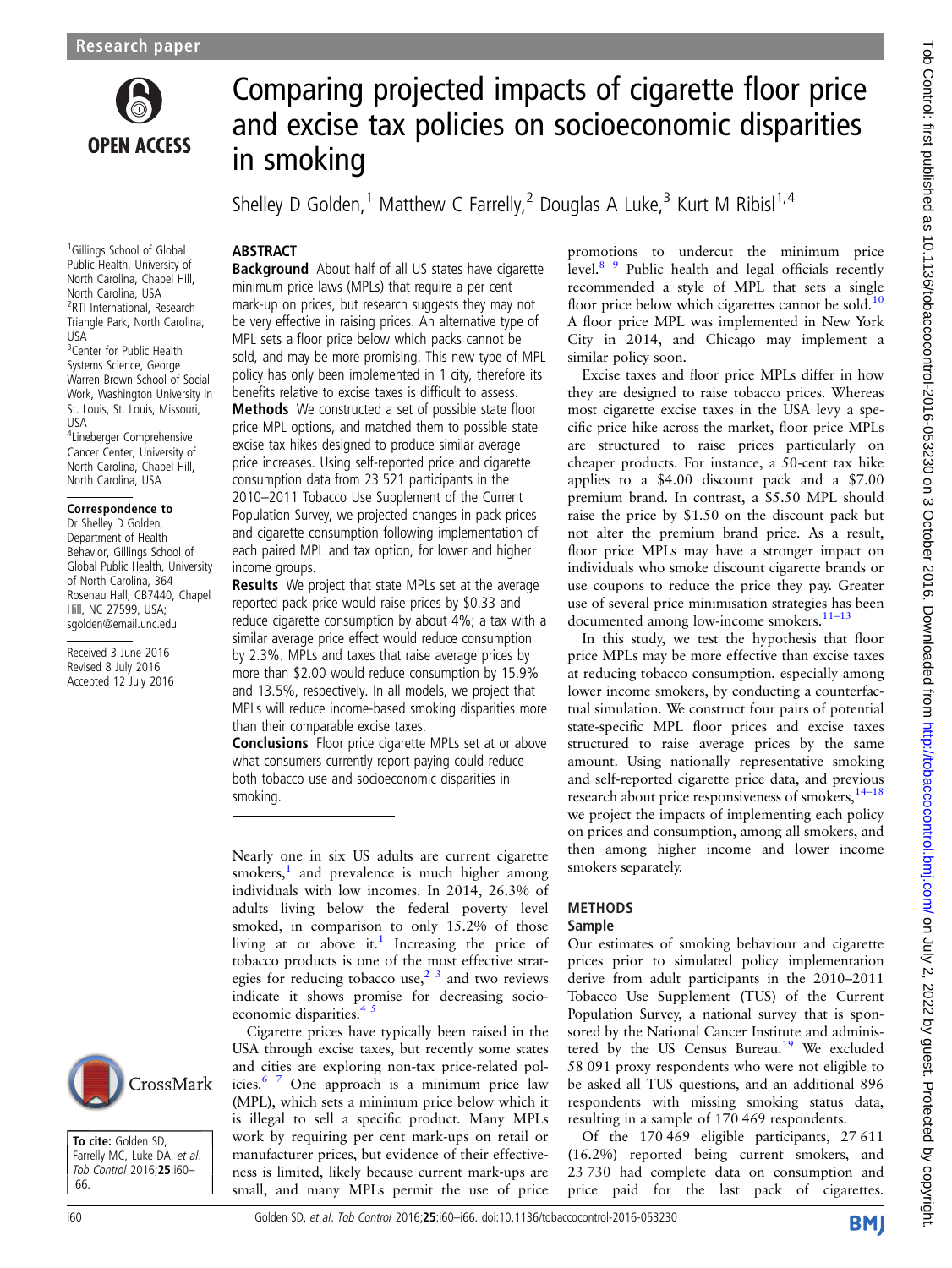We excluded 206 individuals who reported paying extremely high ( $> $25$ ) or low ( $< $1$ ) cigarette prices, leaving us with a final sample of 23 524.

### Measures

### Smoking status

Individuals were considered smokers if they reported having smoked at least 100 cigarettes in their lifetime, and currently smoking every day or some days.

#### Consumption

Using TUS smoker reports of the number of days that they smoke and the number of cigarettes they consume per smoking day, we calculated monthly consumption for each smoker, and divided it by 30 to create a daily consumption variable. If nondaily smokers failed to indicate how many days they smoked, we assumed 14.5 out of 30, based on previous research.<sup>20</sup> <sup>21</sup>

#### Household income

To create an approximate measure of whether an individual lives in a household below or above the 2010 median income level of  $$50,046$ ,<sup>[22](#page-6-0)</sup> we categorised everyone who reported incomes of \$50 000–\$59 999 or more as higher income and everyone who reported incomes as \$40 000–\$49 999 or less as lower income.

#### Self-reported prices paid for a pack of cigarettes

TUS smokers indicated the price they paid for their last pack or carton of cigarettes, after using discounts. If the self-reported price was for a carton, we divided it by 10 to get a per pack price.

#### Analysis

#### Constructing MPL and tax counterfactuals

We first constructed four state-specific MPL floor options that corresponded to 75%, 100%, 125% and 150% of the mean price levels reported by participants buying in each state. To construct corresponding state-specific tax hike levels, we calculated the average price increase we would expect from each MPL using the process to project price changes described below, assuming no evasion, and set the tax hike amounts at these averages.

#### Projecting changes in cigarette pack prices

For each potential policy, we projected a new cigarette pack price for each sample member. The extent of illicit tobacco trade in the USA varies by state and region, but a recent national report estimates that between 8.5% and 21% of US cigarette sales are illicit.<sup>[23](#page-6-0)</sup> Averaging these, we drew a random sample of 15% of respondents and assumed they would evade new price policies and continue to pay their previously self-reported price. We also assumed that anyone who reported buying on an Indian reservation would continue to do so, evading the new law and paying their previous price. Projected prices for MPLs were set at the purchase state floor price level for all non-evading respondents who initially reported paying less than the floor price, and at the respondent's self-reported paid price for everyone who reported paying the new MPL floor price amount or more. Projected prices for excise taxes were determined by adding the tax hike amount to the self-reported price for all non-evading respondents. To examine whether our results were affected by variation in random sampling of evaders, we repeated this process 10 times. Each produced the same consumption estimates once rounded.

## Simulating changes in cigarette consumption

We simulated our projections of cigarette consumption following an increase in cigarette prices using previous research on cigarette price elasticity, a measure of the change in quantity of product consumed following a change in price. Previous reviews converge on a consensus elasticity estimate of  $-0.4$ ,<sup>[15 16](#page-6-0)</sup> but some recent studies have documented smaller elasticities.<sup>14 17</sup> <sup>18</sup> We ran one set of models assuming a more conservative elasticity estimate than the consensus (−0.3). There is also discrepancy in previous literature about whether price responsiveness varies by income level. Elasticities from US-based studies range from −0.29 to −0.43 for low-income smokers, and from −0.10 to −0.22 for high-income smokers.<sup>24–[26](#page-6-0)</sup> We therefore ran each of our models again, using differential elasticities  $(e<sub>high income</sub>$  $-0.15$ ; e<sub>low income</sub>= $-0.35$ ) that were within this range and that produced a weighted average across the sample of approximately −0.3. We report projected estimates of daily cigarette consumption per population of smokers in the TUS, which comprise changes due to quitting and reduced consumption among continuing smokers.

#### Estimating the impact of MPLs and taxes on socioeconomic disparities in smoking

We stratified our results to estimate the price and consumption effects of each policy separately for the TUS populations in lower ( $\leq$ \$50 000) and higher ( $\geq$ \$50 000) household income categories.

## RESULTS

#### Smoking and prices

Nearly 21% of respondents with household incomes below \$50 000 per year reported smoking at baseline, compared with 11% of higher income respondents ([table 1](#page-2-0)). Lower income smokers also smoked more frequently, and consumed 0.38 cigarettes more per day (13.34 vs 12.96). The average selfreported prices were \$5.20 overall, and were \$5.42 and \$5.10 among higher and lower income smokers, respectively.

### State MPL floor price levels and tax amounts

State-specific MPL floor prices and tax hike amounts designed to produce the same average price increases in the absence of evasion are provided in [table 2.](#page-3-0) In Missouri, where purchasers reported paying the least for a pack of cigarettes (state mean= \$3.50), we constructed MPL levels ranging from \$2.63 (75% of mean) to \$5.25 (150% of mean), and tax increases ranging from \$0.10 to \$1.77. In New York, where respondents reported the highest prices (state mean=\$7.21), we constructed MPL levels from \$5.41 to \$10.81, and tax increases from \$0.71 to \$3.73.

### Projected price changes

For each MPL and tax option, we calculated absolute price changes using the difference between respondents' self-reported prices and the projected new prices, and also calculated relative price increases based on the per cent increase in price each respondent would experience. Average absolute price changes for each policy option are listed on the horizontal axis of fi[gure 1](#page-4-0), and the corresponding average relative price increase for each policy, by income group, is charted on the vertical axis. The four MPL counterfactuals are projected to raise absolute prices by \$0.07, \$0.35, \$1.07 and \$2.08, on average. Price changes projected for the corresponding taxes were very similar (\$0.09, \$0.36, \$1.12, \$2.13). The slightly higher price increases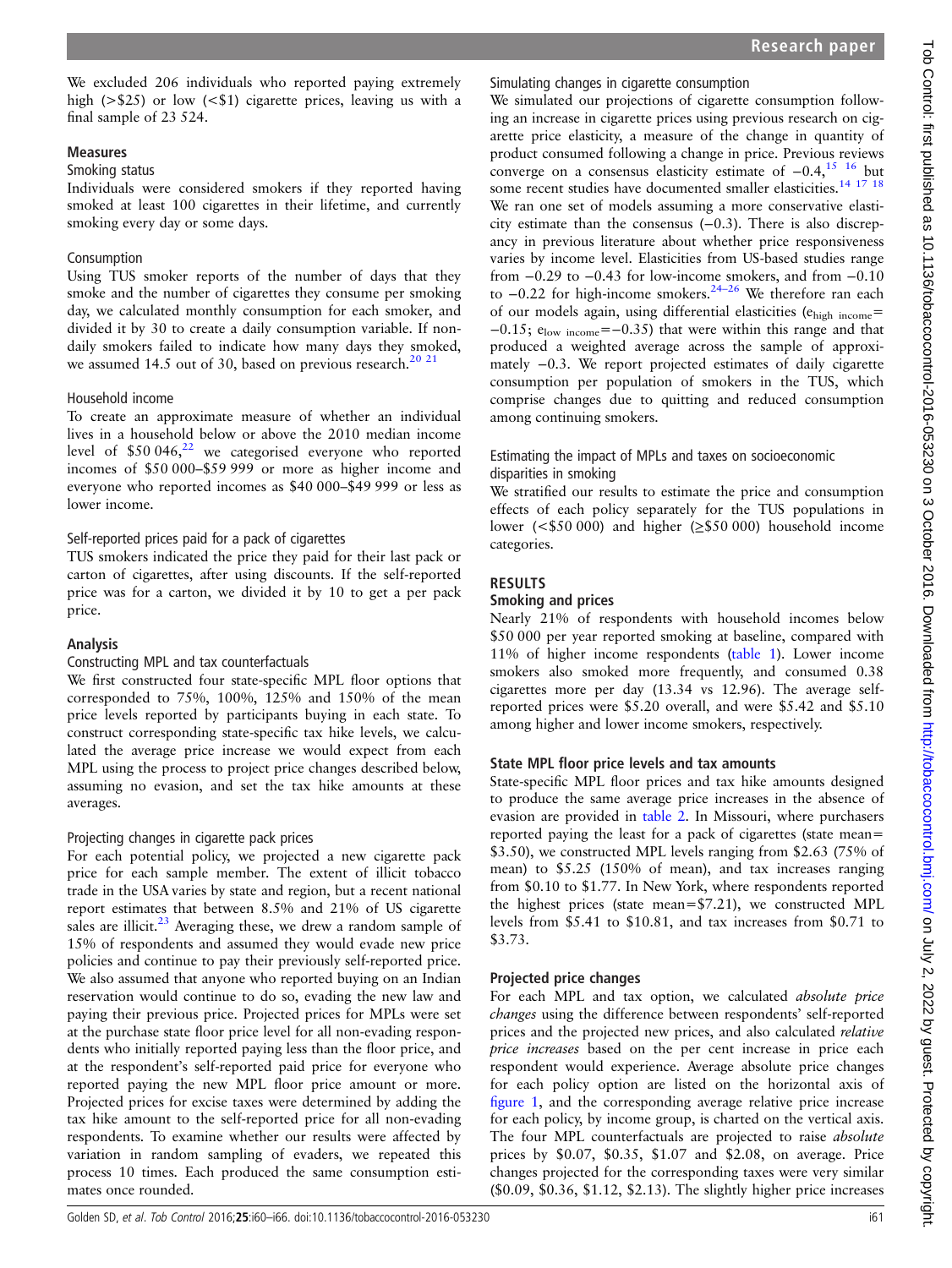#### <span id="page-2-0"></span>Table 1 Smoking behaviours reported by TUS participants

|                                        | All     |                          | Lower income |                              | <b>Higher income</b> |             |
|----------------------------------------|---------|--------------------------|--------------|------------------------------|----------------------|-------------|
|                                        | n/mean  | Per cent/SD              | n/mean       | Per cent/SD                  | n/mean               | Per cent/SD |
| Total TUS sample                       | 170 469 | —                        | 89 293       |                              | 81 1 7 6             |             |
| Non-smokers                            | 142 858 | 83.8%                    | 70 740       | 79.2%                        | 72 118               | 88.8%       |
| <b>Smokers</b>                         | 27 611  | 16.2%                    | 18 5 53      | 20.8%                        | 9058                 | 11.2%       |
| Analytic sample of smokers             | 23 5 24 | $\overline{\phantom{m}}$ | 15 803       | $\qquad \qquad \blacksquare$ | 7721                 | —           |
| Smoking frequency                      |         |                          |              |                              |                      |             |
| Every day                              | 19 283  | 82.0%                    | 13 081       | 82.8%                        | 13 081               | 19.7%       |
| Some days                              | 5640    | 18.0%                    | 2722         | 17.2%                        | 1519                 | 80.3%       |
| Number of cigarettes smoked per day    | 13.21   | 9.02                     | 13.34        | 9.07                         | 12.96                | 8.92        |
| Self-reported price paid for last pack | \$5.20  | 1.71                     | \$5.10       | 1.74                         | \$5.42               | 1.65        |

Lower income=household income <\$50 000; higher income=household income ≥\$50 000.

TUS, Tobacco Use Supplement.

under the tax result from evaders saving less by avoiding the tax than by avoiding the MPL. From an original self-reported price of \$5.20, the MPLs and taxes we simulated are therefore projected to produce new average prices ranging from \$5.27 to \$7.33.

Relative price increases range from 4.2% to 51.3% for lower income smokers as the MPL level rises. Among higher income smokers, these same MPLs produce relative price increases of only 2.2–43.8%. Relative price increases for taxes are similar for both income groups, and closely approximate what is observed for higher income smokers with an MPL.

#### Projected consumption changes

We next calculated changes in consumption derived from the relative price increases consumers are projected to experience. Estimates of changes in consumption for the entire population do not differ substantially under the two price sensitivity scenarios we considered, so we report results for the models that assume a consistent elasticity of −0.3. As MPLs increase across the four options, we predict that per capita daily consumption would drop from 13.2 cigarettes to 13.0, 12.7, 12.0 and 11.1 cigarettes. The corresponding tax policies are projected to produce consumption levels of 13.1, 12.9, 12.3 and 11.4 cigarettes, respectively. Put in relative terms, we project that an MPL that raises average prices by \$0.33 would reduce consumption by nearly 4%, whereas the \$0.37 tax increase only reduces consumption by 2.3%. Larger average price increases of more than \$2.00 are projected to result in a 15.9% drop in consumption for an MPL, and 13.5% for a tax.

[Figure 2](#page-5-0) contains two panels that chart projected changes in per capita cigarette consumption by income group. Both MPLs and taxes are projected to reduce income-based disparities in consumption among TUS smokers, but gaps shrink more for MPLs than for taxes. In the TUS, daily consumption averages were 0.38 cigarettes more among lower income smokers than higher income smokers. Under assumptions of consistent price sensitivity (panel A), we predict that this gap shrinks to 0.15 cigarettes when MPLs raise prices by \$0.33, but only to 0.35 cigarettes when taxes raise prices by \$0.37. At the highest price increase options we modelled, the MPL eliminates the consumption gap, whereas the tax reduces it to 0.22 cigarettes per day. Income-based disparities contract further if we assume that lower income is associated with greater price sensitivity (panel B), but the relative impact of MPLs versus taxes on disparities remains. In this case, we predict that even an MPL set at a state

mean could eliminate the average consumption difference between lower and higher income smokers, whereas under a similar tax the difference shrinks to 0.15 cigarettes. At high MPL and tax levels, both policies reverse the consumption gap.

# **DISCUSSION**

This study is the first analysis designed to quantify the potential impact of cigarette MPLs on smoking consumption, and compare that to what we might expect from a tax increase designed to raise average prices by the same amount. Our results indicate that floor price MPLs that raise the cheapest price one can pay for cigarettes can reduce overall consumption more than comparable taxes. For example, an MPL that raises prices by \$0.33 on average produced a 4% decline in consumption in our models, compared with a 2.3% decline in consumption from a tax that raises prices by \$0.37. An MPL that produced a price increase of more than \$2.00 was projected to result in a 16% decline in consumption, compared with a 13.5% drop for a corresponding tax increase.

Furthermore, our results indicate that while both policies might reduce income-based smoking disparities, MPLs may have more potential as proequity tobacco control policies. At every MPL and comparable tax level we modelled, MPLs produced larger consumption reductions among lower income smokers than taxes did. If lower income smokers are more price sensitive than higher income smokers, even a relatively low MPL set at the average price reported by cigarette buyers in a state could eliminate the per capita consumption gap. To achieve a similar outcome, a tax would need to raise average prices by almost twice as much.

The prices that TUS smokers report paying shed light on why we observe these results. Economic theory predicts that consumer responses to price changes depend on the amount of the price increase relative to the original price paid.<sup>[15](#page-6-0)</sup> Lower income smokers in the TUS reported paying an average of \$0.32 less for a pack of cigarettes compared with higher income smokers. Any price policy, even a tax that levies the same specific price hike on all smokers, reduces smoking more among the people previously paying the least, because the increase is relatively larger on cheaper prices. Consumption should decline more among people originally paying that rate. An MPL, however, also produces a larger *absolute* price increase on those smokers previously paying the least, which in turn produces an even higher relative price hike. Our results reflect this; at all price policy levels, relative price changes were substantially higher for lower income smokers under the MPL policy than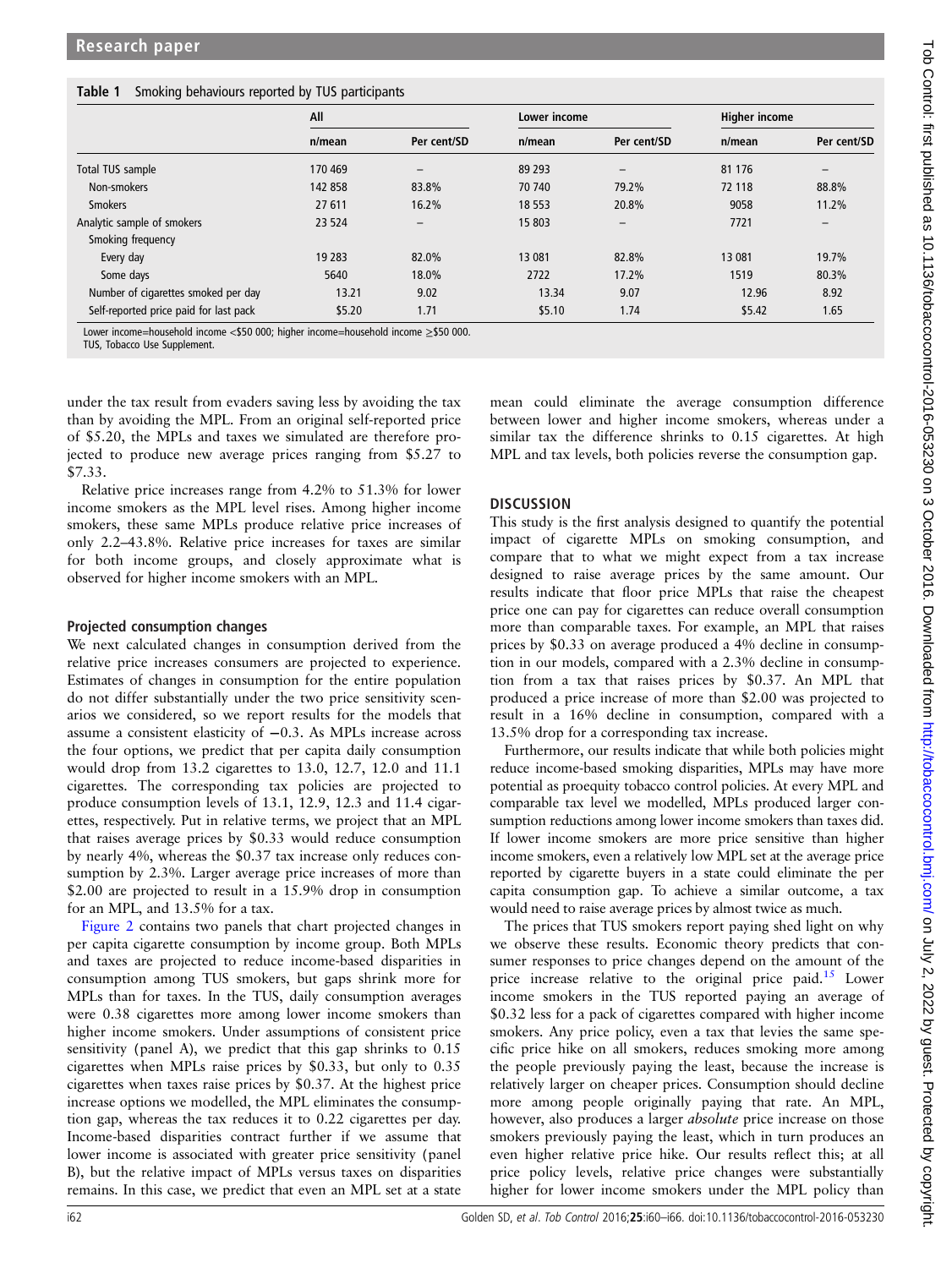# <span id="page-3-0"></span>Table 2 MPL level and tax rate options by state

|                      | Option 1: MPL=75%<br>of state mean |                     | <b>Option 2: MPL=100%</b><br>of state mean |                     | Option 3: MPL=125%<br>of state mean |                     | Option 4: MPL=150%<br>of state mean |                     |
|----------------------|------------------------------------|---------------------|--------------------------------------------|---------------------|-------------------------------------|---------------------|-------------------------------------|---------------------|
|                      | <b>MPL level</b>                   | <b>Tax increase</b> | <b>MPL level</b>                           | <b>Tax increase</b> | <b>MPL level</b>                    | <b>Tax increase</b> | <b>MPL level</b>                    | <b>Tax increase</b> |
| Alabama              | \$3.22                             | \$0.04              | \$4.29                                     | \$0.37              | \$5.37                              | \$1.14              | \$6.44                              | \$2.19              |
| Alaska               | \$5.51                             | \$0.10              | \$7.34                                     | \$0.54              | \$9.18                              | \$1.89              | \$11.02                             | \$3.69              |
| Arizona              | \$4.22                             | \$0.20              | \$5.63                                     | \$0.64              | \$7.03                              | \$1.54              | \$8.44                              | \$2.84              |
| Arkansas             | \$3.59                             | \$0.08              | \$4.79                                     | \$0.42              | \$5.99                              | \$1.26              | \$7.19                              | \$2.42              |
| California           | \$3.88                             | \$0.08              | \$5.18                                     | \$0.43              | \$6.47                              | \$1.39              | \$7.76                              | \$2.64              |
| Colorado             | \$3.59                             | \$0.04              | \$4.79                                     | \$0.34              | \$5.99                              | \$1.24              | \$7.19                              | \$2.41              |
| Connecticut          | \$5.52                             | \$0.12              | \$7.36                                     | \$0.46              | \$9.20                              | \$1.86              | \$11.03                             | \$3.68              |
| Delaware             | \$3.74                             | \$0.06              | \$4.99                                     | \$0.33              | \$6.23                              | \$1.26              | \$7.48                              | \$2.49              |
| District of Columbia | \$5.05                             | \$0.10              | \$6.74                                     | \$0.47              | \$8.42                              | \$1.71              | \$10.11                             | \$3.37              |
| Florida              | \$3.62                             | \$0.10              | \$4.82                                     | \$0.48              | \$6.03                              | \$1.31              | \$7.23                              | \$2.45              |
| Georgia              | \$3.15                             | \$0.05              | \$4.20                                     | \$0.35              | \$5.25                              | \$1.10              | \$6.29                              | \$2.11              |
| Hawaii               | \$5.41                             | \$0.14              | \$7.21                                     | \$0.59              | \$9.01                              | \$1.88              | \$10.81                             | \$3.61              |
| Idaho                | \$3.19                             | \$0.05              | \$4.26                                     | \$0.36              | \$5.32                              | \$1.10              | \$6.39                              | \$2.13              |
| Illinois             | \$3.92                             | \$0.07              | \$5.22                                     | \$0.48              | \$6.53                              | \$1.50              | \$7.84                              | \$2.68              |
| Indiana              | \$3.44                             | \$0.07              | \$4.58                                     | \$0.35              | \$5.73                              | \$1.17              | \$6.88                              | \$2.30              |
| lowa                 | \$3.81                             | \$0.13              | \$5.08                                     | \$0.43              | \$6.35                              | \$1.34              | \$7.62                              | \$2.55              |
| Kansas               | \$3.42                             | \$0.18              | \$4.56                                     | \$0.54              | \$5.70                              | \$1.31              | \$6.84                              | \$2.38              |
| Kentucky             | \$2.90                             | \$0.07              | \$3.87                                     | \$0.39              | \$4.83                              | \$1.04              | \$5.80                              | \$1.95              |
| Louisiana            | \$3.26                             | \$0.05              | \$4.34                                     | \$0.35              | \$5.43                              | \$1.13              | \$6.51                              | \$2.19              |
| Maine                | \$4.46                             | \$0.16              | \$5.94                                     | \$0.51              | \$7.43                              | \$1.55              | \$8.91                              | \$3.01              |
| Maryland             | \$4.46                             | \$0.08              | \$5.94                                     | \$0.39              | \$7.43                              | \$1.50              | \$8.91                              | \$2.97              |
| Massachusetts        | \$5.42                             | \$0.14              | \$7.23                                     | \$0.58              | \$9.04                              | \$1.90              | \$10.85                             | \$3.68              |
| Michigan             | \$4.22                             | \$0.23              | \$5.63                                     | \$0.52              | \$7.03                              | \$1.48              | \$8.44                              | \$2.86              |
| Minnesota            | \$3.89                             | \$0.07              | \$5.19                                     | \$0.33              | \$6.48                              | \$1.34              | \$7.78                              | \$2.62              |
| Mississippi          | \$3.27                             | \$0.06              | \$4.36                                     | \$0.35              | \$5.44                              | \$1.12              | \$6.53                              | \$2.19              |
| Missouri             | \$2.63                             | \$0.10              | \$3.50                                     | \$0.42              | \$4.38                              | \$0.98              | \$5.25                              | \$1.77              |
| Montana              | \$4.09                             | \$0.05              | \$5.45                                     | \$0.33              | \$6.82                              | \$1.37              | \$8.18                              | \$2.73              |
| Nebraska             | \$3.31                             | \$0.07              | \$4.41                                     | \$0.40              | \$5.52                              | \$1.15              | \$6.62                              | \$2.21              |
| Nevada               | \$3.53                             | \$0.10              | \$4.70                                     | \$0.45              | \$5.88                              | \$1.31              | \$7.05                              | \$2.42              |
| New Hampshire        | \$4.11                             | \$0.07              | \$5.48                                     | \$0.40              | \$6.84                              | \$1.41              | \$8.21                              | \$2.74              |
| New Jersey           | \$5.31                             | \$0.15              | \$7.08                                     | \$0.47              | \$8.85                              | \$1.81              | \$10.62                             | \$3.55              |
| New Mexico           | \$4.01                             | \$0.23              | \$5.34                                     | \$0.69              | \$6.68                              | \$1.62              | \$8.02                              | \$2.88              |
| New York             | \$5.41                             | \$0.71              | \$7.21                                     | \$1.33              | \$9.01                              | \$2.31              | \$10.81                             | \$3.73              |
| North Carolina       | \$3.14                             | \$0.06              | \$4.18                                     | \$0.38              | \$5.23                              | \$1.10              | \$6.27                              | \$2.11              |
| North Dakota         | \$3.11                             | \$0.06              | \$4.15                                     | \$0.34              | \$5.19                              | \$1.10              | \$6.23                              | \$2.12              |
| Ohio                 | \$3.77                             | \$0.08              | \$5.02                                     | \$0.35              | \$6.28                              | \$1.29              | \$7.53                              | \$2.52              |
| Oklahoma             | \$3.36                             | \$0.09              | \$4.49                                     | \$0.43              | \$5.61                              | \$1.19              | \$6.73                              | \$2.26              |
| Oregon               | \$3.64                             | \$0.06              | \$4.86                                     | \$0.34              | \$6.07                              | \$1.26              | \$7.29                              | \$2.44              |
| Pennsylvania         | \$4.07                             | \$0.08              | \$5.43                                     | \$0.43              | \$6.79                              | \$1.43              | \$8.15                              | \$2.76              |
| Rhode Island         | \$5.57                             | \$0.25              | \$7.42                                     | \$0.56              | \$9.28                              | \$1.88              | \$11.13                             | \$3.72              |
| South Carolina       | \$3.04                             | \$0.06              | \$4.05                                     | \$0.38              | \$5.06                              | \$1.05              | \$6.08                              | \$2.03              |
| South Dakota         | \$4.01                             | \$0.09              | \$5.35                                     | \$0.36              | \$6.69                              | \$1.36              | \$8.03                              | \$2.68              |
| Tennessee            | \$3.03                             | \$0.02              | \$4.04                                     | \$0.35              | \$5.05                              | \$1.06              | \$6.06                              | \$2.03              |
| Texas                | \$3.98                             | \$0.10              | \$5.31                                     | \$0.43              | \$6.63                              | \$1.38              | \$7.96                              | \$2.68              |
| Utah                 | \$4.01                             | \$0.09              | \$5.34                                     | \$0.46              | \$6.68                              | \$1.41              | \$8.02                              | \$2.68              |
| Vermont              | \$5.05                             | \$0.10              | \$6.73                                     | \$0.47              | \$8.42                              | \$1.74              | \$10.10                             | \$3.40              |
| Virginia             | \$3.16                             | \$0.08              | \$4.21                                     | \$0.40              | \$5.26                              | \$1.13              | \$6.31                              | \$2.13              |
| Washington           | \$5.33                             | \$0.31              | \$7.10                                     | \$0.83              | \$8.88                              | \$2.01              | \$10.65                             | \$3.71              |
| West Virginia        | \$2.88                             | \$0.02              | \$3.84                                     | \$0.30              | \$4.80                              | \$1.01              | \$5.76                              | \$1.93              |
| Wisconsin            | \$4.81                             | \$0.08              | \$6.41                                     | \$0.42              | \$8.01                              | \$1.62              | \$9.61                              | \$3.20              |
| Wyoming              | \$3.29                             | \$0.05              | \$4.39                                     | \$0.37              | \$5.48                              | \$1.14              | \$6.58                              | \$2.19              |
| Average              | \$3.90                             | \$0.11              | \$5.20                                     | \$0.46              | \$6.50                              | \$1.38              | \$7.80                              | \$2.63              |

MPL, minimum price law.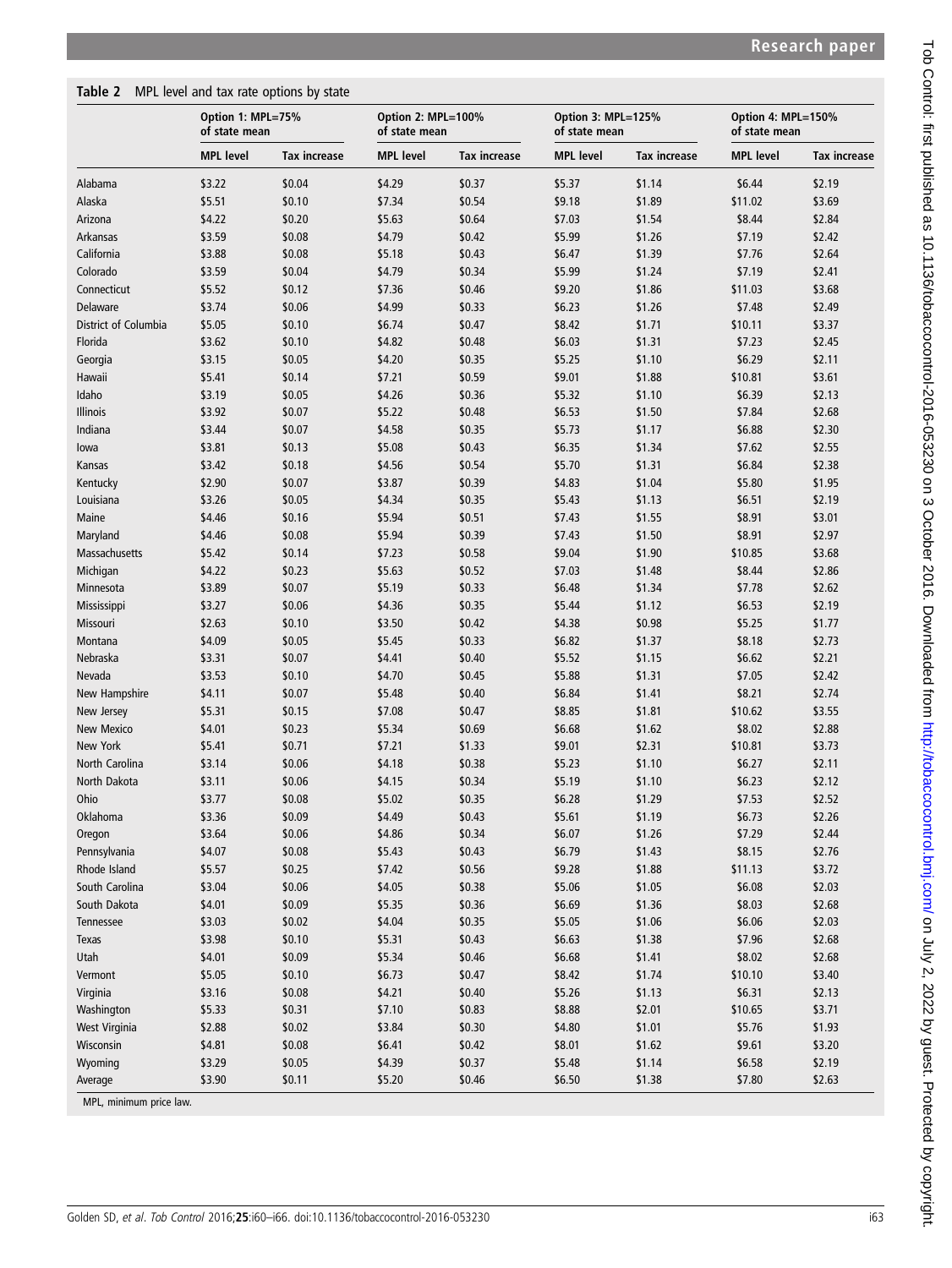<span id="page-4-0"></span>Figure 1 Relative price increases projected for each policy option by income. API, average price increase; MPL, minimum price law.



they were for higher income smokers under the MPL, or any smokers under the tax. In addition, the initial \$0.32 difference in average prices reported by lower versus higher income smokers drops to \$0.23–\$0.26 for MPLs set at state mean prices or above, but remains relatively constant under all tax options (results not shown).

We modelled total change in cigarette consumption, which likely occurs from some people reducing the amount they smoke, as well as others quitting smoking altogether. In the TUS, smoking prevalence was nearly twice as high among lower income respondents than higher income respondents. Although the policies we model reduced or even eliminated the per capita cigarette consumption disparity among smokers, the original prevalence disparity would likely shrink but not disappear. Assuming consistent price elasticity, MPLs set at the mean state price are projected to reduce per capita daily consumption among the 15 803 lower income smokers by 0.60 cigarettes per day and among the 7721 higher income smokers by 0.37 cigarettes. The parallel tax projections are 0.32 and 0.29, respectively. Based on original daily consumption averages of 13.34 (lower income) and 12.96 (higher income), and previous studies that suggest that about one-half of reductions in total cigarette consumption result from smokers quitting all together,<sup>25</sup>  $\frac{27}{27}$  28 it could be reasonable to expect about 2.2% of lower income smokers and 1.4% of higher income smokers to quit in the MPL scenario, compared with 1.1% of smokers from each income group in the tax scenario. This translates to 466 TUS smokers quitting under the MPL, compared with only 264 under the tax.

In addition to their promise for shrinking disparities, floor price MPLs may have other advantages as price policies. Many of the MPLs currently adopted in US states employ complex mark-up schemes, rather than a floor price, and permit dis-counting.<sup>[8](#page-6-0)</sup> As a result, these MPLs appear ineffective at raising prices, and are likely difficult to enforce because the legal allowable price is not simple to discern. Floor prices, in contrast, are more straightforward, which simplifies enforcement and limits illicit trade. Yet, MPLs also have some drawbacks. For those low-income smokers who maintain their consumptions levels, pricing policies add financial strain to their budgets, and this

strain is the greatest for those who experience a large relative price increase, as is more likely under an MPL. Smokers may want to quit rather than face these costs, but have a particularly difficult time doing so.<sup>29</sup> 30 Another potential downside of MPLs is that they may raise profits for the tobacco industry that could be shifted to marketing or other efforts to grow their con-sumer base.<sup>[6](#page-6-0)</sup>

A comprehensive approach to tobacco pricing policy that relies on excise taxes and floor price MPLs may be the strongest approach. Combining MPLs with tax policies may ensure that prices are raised on premium products as well as discount brands, while maintaining the disproportionate effect at the cheaper end of the market we find to be associated with reducing disparities. Furthermore, if MPLs are implemented with high excise taxes that are included in the minimum price level, the 'profits' from the MPL could go to state governments in the form of taxes. This approach is similar to two policies considered in other countries, but less familiar to policymakers in the USA: a minimum specific excise tax which disproportionately raises taxes on cheaper products, $3^{13}$  and a price cap and tax policy that sets a maximum price a retailer can charge and adds a large excise tax to raise consumer prices. $33$  Finally, pairing both MPLs and taxes with provision of accessible, free or low-cost cessation services may enhance the effectiveness of the policy, and minimise the extent to which it places additional burdens on already vulnerable groups.<sup>[34](#page-6-0)</sup>

As with any predictive modelling, our results are heavily dependent on the assumptions we employ. In particular, we assume that 15% of smokers will respond to increased prices by seeking out opportunities to avoid the new prices. MPL price analyses in Malaysia<sup>35</sup> and New York City,<sup>[36](#page-6-0)</sup> however, indicate that the per cent of illicit (or below minimum price) sales only increased by 3–5 percentage points following policy implementation, suggesting we may have underestimated the modelled policies' impact on prices. In reality, the amount of policy avoidance will likely vary by state, based in part on differences in prices in, and distances to, nearby cigarette markets, $3738$  and by income levels, smoking intensity and self-reported price levels prepolicy. The people likely to be more deeply affected by an MPL than by a tax (those paying and earning the least) may also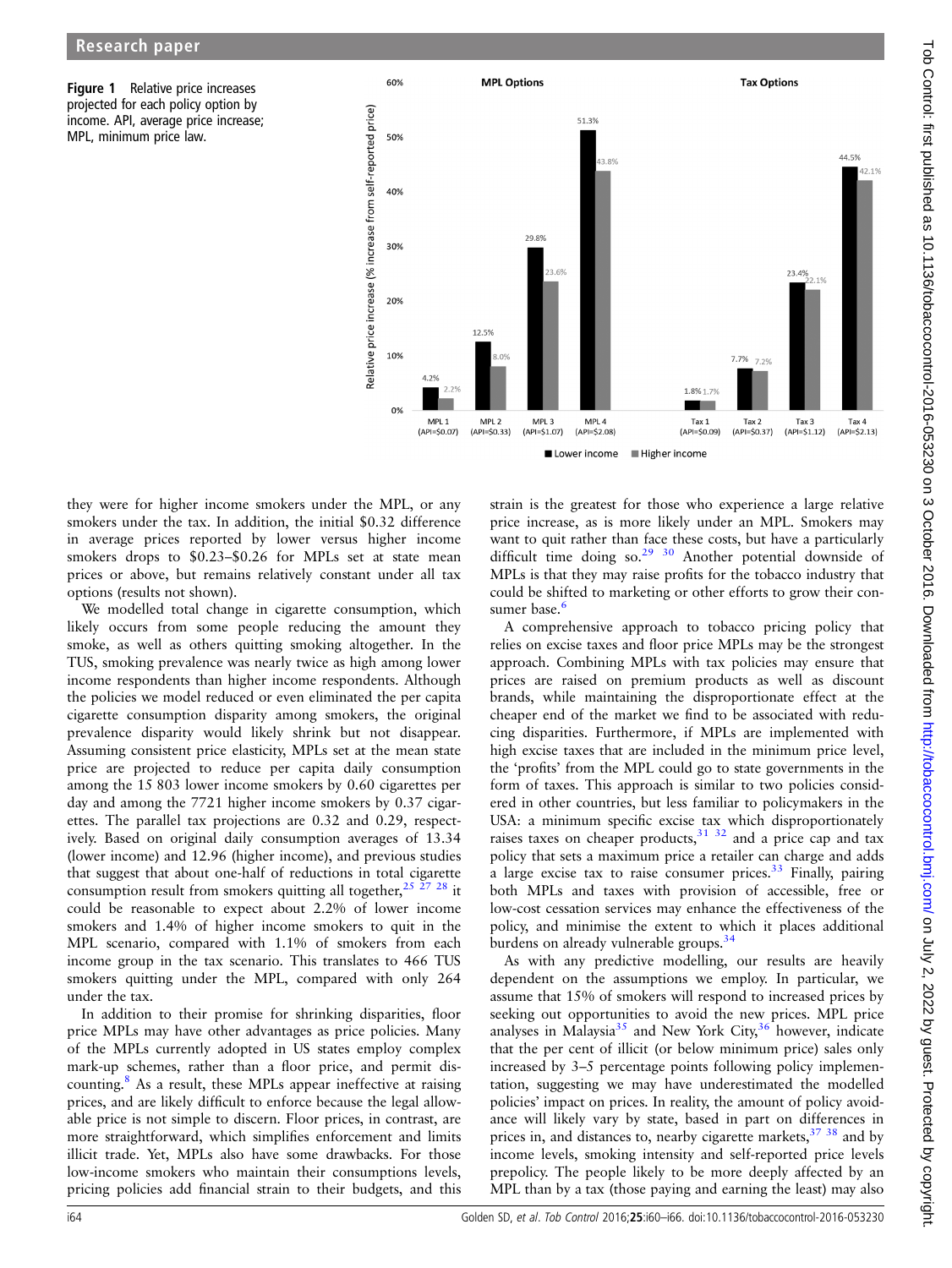<span id="page-5-0"></span>

Figure 2 Projected changes in per capita daily cigarette consumption by income. MPL, minimum price law; TUS, Tobacco Use Supplement.

be more motivated to evade an MPL than a tax, which might diminish the relative impact of the MPL. Finally, we focus this analysis on cigarette consumption, but it is possible that changes in cigarette prices following MPLs or taxes could prompt smokers to switch to another tobacco product, like little cigars $3<sup>3</sup>$ or e-cigarettes,  $40$  or use loose tobacco,  $41$  rather than quit or reduce tobacco use.

In addition to these assumptions about consumers, our modelling does not account for how retailers or the industry might respond to an MPL or tax. Empirical research, as well as economic theories of price setting in oligopolistic markets, indicates that the industry either overshifts all of its taxes, so that all prices go up by more than the tax amount,  $42 \frac{43}{13}$  or primarily shifts a tax burden to premium products, raising prices on those products disproportionately in order to keep the prices of dis-count brands cheap.<sup>[15](#page-6-0) 44–[46](#page-6-0)</sup> If the excise taxes we analysed were overshifted across all products, we may have underestimated the rise in prices for all products and the associated reductions in overall consumption for this policy. If, however, taxes were disproportionately shifted for higher priced products, we may have underestimated the rise in prices on expensive products, but actually overestimated the rise in prices on cheap purchases. In this scenario, we might observe a smaller tax-associated reduction in income-based disparities than modelled. Whether price shifting would occur with an MPL, and how, is unknown. By its nature, an MPL prevents the industry from keeping low-priced products cheap. If the industry generates sufficient profits on

these products to offset losses due to reduced consumption generated by the MPL, the incentive to price shift at all may be more limited than under a tax scenario. If an MPL is levied in conjunction with an excise tax, however, the industry might still raise prices on premium products. Researchers should collect empirical data about product-specific price shifts in jurisdictions that have implemented a floor price MPL to build dynamic models of the potential impact of MPLs in a tobacco market system.<sup>47</sup> <sup>48</sup>

Although specific excise taxes have long been the price policy of choice in the USA, the analyses we present here suggest that a floor price style of MPL may be more effective at reducing cigarette consumption, especially among low-income smokers. Specifically, our results indicate that flat rate state MPLs, if set at or above the average pack price reported by smokers in that state, can reduce smoker's cigarette consumption by 67% more than corresponding taxes. By specifically targeting cheap prices more frequently reported by low-income smokers, MPLs may also be well positioned to reduce income-based smoking disparities, especially if implemented in conjunction with other price policies and low-cost cessation services.

#### What this paper adds

Previous research on relatively weak or poorly structured minimum price laws (MPLs) may not reveal their potential as tobacco control strategies. Using nationally representative data about smoking behaviour and prices smokers report paying for cigarettes, this study projects the impact that stronger MPLs could have on prices and cigarette consumption, and compares them to excise taxes designed to raise average prices by similar amounts. Contrary to the limited previous work indicating weak associations between existing MPLs and prices, we predict that MPLs with floor prices set at or above average state prices could reduce disparities in the prices low-income and high-income smokers report paying for cigarettes, as well as the cigarettes they consume, and shows promise as a proequity tobacco control policy.

Contributors SDG conceived the study idea, conducted primary analyses and drafted the final paper. MCF, DAL and KMR assisted with analyses, provided input into the interpretation and discussion of the results, and edited manuscript drafts. All authors reviewed and approved the final version of the manuscript.

Funding National Cancer Institute. Grant number U01 CA154281.

Competing interests KMR is the Chair of the Board of Directors of Counter Tools (<http://countertools.org>), a non-profit from which he receives compensation. Counter Tools provides technical assistance on point of sale tobacco control issues and distributes store mapping and store audit tools. KMR also has a royalty interest in a store mapping and audit system owned by the University of North Carolina at Chapel Hill but these systems were not used in this study.

Provenance and peer review Not commissioned; externally peer reviewed.

Data sharing statement This study is based on publicly available data.

Open Access This is an Open Access article distributed in accordance with the Creative Commons Attribution Non Commercial (CC BY-NC 4.0) license, which permits others to distribute, remix, adapt, build upon this work non-commercially, and license their derivative works on different terms, provided the original work is properly cited and the use is non-commercial. See: [http://creativecommons.org/](http://creativecommons.org/licenses/by-nc/4.0/) [licenses/by-nc/4.0/](http://creativecommons.org/licenses/by-nc/4.0/)

#### REFERENCES

Jamal AH, David M, O'Connor E, et al. Current cigarette smoking among adults-United States, 2005-2014. [MMWR Morb Mortal Wkly Rep](http://dx.doi.org/10.15585/mmwr.mm6444a2) 2015;64:1233–40.